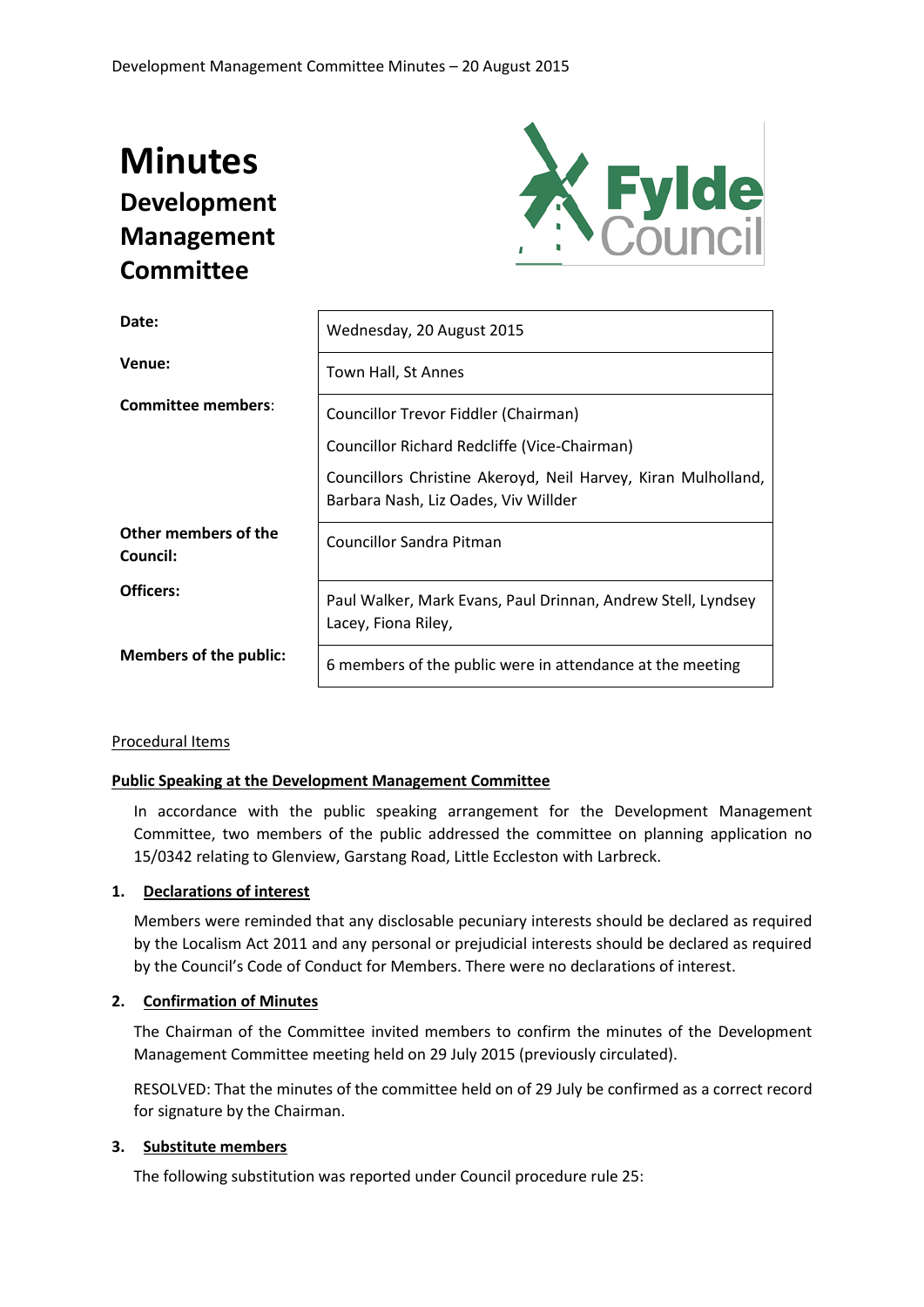Councillor Viv Willder for Councillor Albert Pounder

Information Item

## **4. Five Year Housing Supply**

A report providing details of the latest position of the Five Year Housing Supply was circulated with the agenda for members' information. It outlined the methodology used to identify the housing requirement; deliverable sites; build out rates and phasing; buffer arrangements together with an overview of the housing requirement shortfall.

Fiona Riley (Planning Policy Officer) was invited to expand on the contents of the report. In brief, she outlined the changes to the methodology adopted since the previous 5 year housing land position statement had been prepared and stated that the latest supply statement (base dated 31 March 2015) demonstrated that Fylde has a 4.3 year housing supply set against the housing requirement of 370 dwellings per annum.

The Committee noted the report.

## Decision Items

## **5. Development Management Matters**

The Committee considered the report of Mark Evans (Head of Planning and Regeneration) which provided details of planning application nos: 15/0342 and 15/0365.

Following detailed consideration of each application, it was RESOLVED to decide the applications as stated in the schedule attached.

## **6. Kirkham Town Centre Public Realm Scheme**

Paul Drinnan (Head of Regeneration) was invited to present a report on Kirkham Town Centre Public Realm Scheme. In doing so, he stated that the regeneration of the town centres of the Borough has been a priority for a number of years and is a key component of the Council's Economic Development Strategy. He went on to say that the public realm improvement in the centre of Kirkham has been an on-going project and previous phases of works have had a significant, beneficial impact on improving the environment within the defined town centre. A number of phases, based on a series of 'Zones' had been identified (which are the focus for improvement) were detailed in the report.

A summary of the funding arrangements for the proposed scheme was also set out in the report.

Following detailed consideration of this matter IT WAS RESOLVED:

1. To approve commencement of the next phase of the Kirkham Town Centre regeneration works in the sum of £85,000 as detailed in the report;

2. To approve expenditure for this purpose in the sum of £50,000 from the approved 2015/16 capital programme scheme for Kirkham Town Centre Regeneration;

3. To approve a fully-funded revenue budget increase in 2015/16 in the sum of £35,000 for this purpose to be met from the agreed allocation of the High Street Innovation Fund monies (that being the sum ear-marked for Kirkham Town Council for the delivery of additional public realm scheme works in Kirkham town centre) and to note that this amount will form part of the funding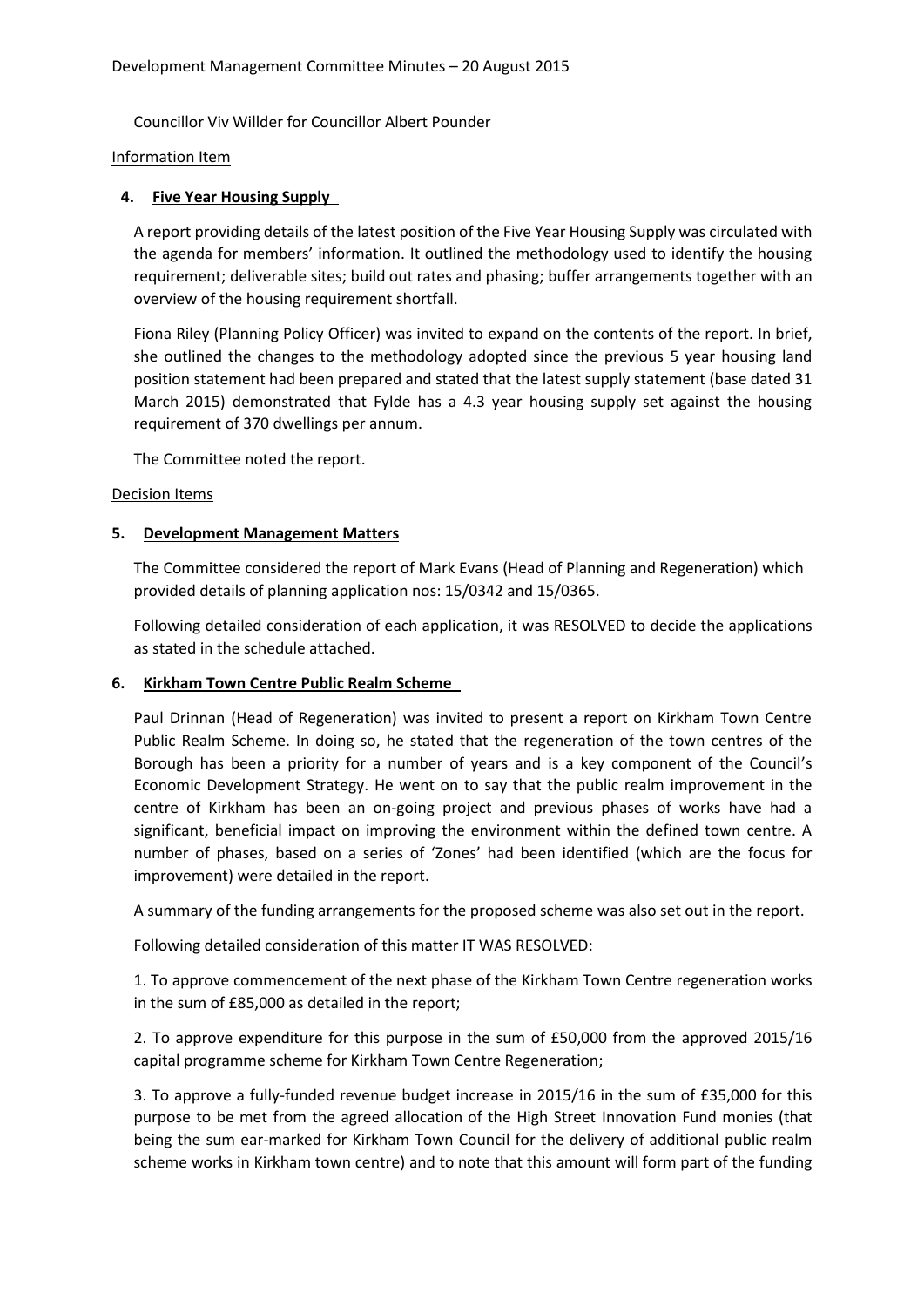for delivery of the Kirkham Town Centre regeneration works rather than being paid directly to Kirkham Town Council;

4. To approve the amendments to the Zoning Plan as detailed in appendix 2 of the report which be incorporated within the Council's Regeneration Framework, as may be amended.

## **7. Community Infrastructure Levy (CIL); The Preparation of a Draft Charging Schedule and a Regulation 123 (Infrastructure) List**

This item was withdrawn due to it previously being considered by Full Council.

-----------------------------------------

## **Fylde Borough Council copyright [2015]**

You may re-use this document/publication (not including logos) free of charge in any format or medium. You must re-use it accurately and not in a misleading context. The material must be acknowledged as Fylde Borough Council copyright and you must give the title of the source document/publication.

Where we have identified any third party copyright material you will need to obtain permission from the copyright holders concerned.

This document/publication was also available on our website at www.fylde.gov.uk

Any enquiries regarding this document/publication should be sent to us at the Town Hall, St Annes Road West, St Annes FY8 1LW, or to [listening@fylde.gov.uk.](mailto:listening@fylde.gov.uk)

--------------------------------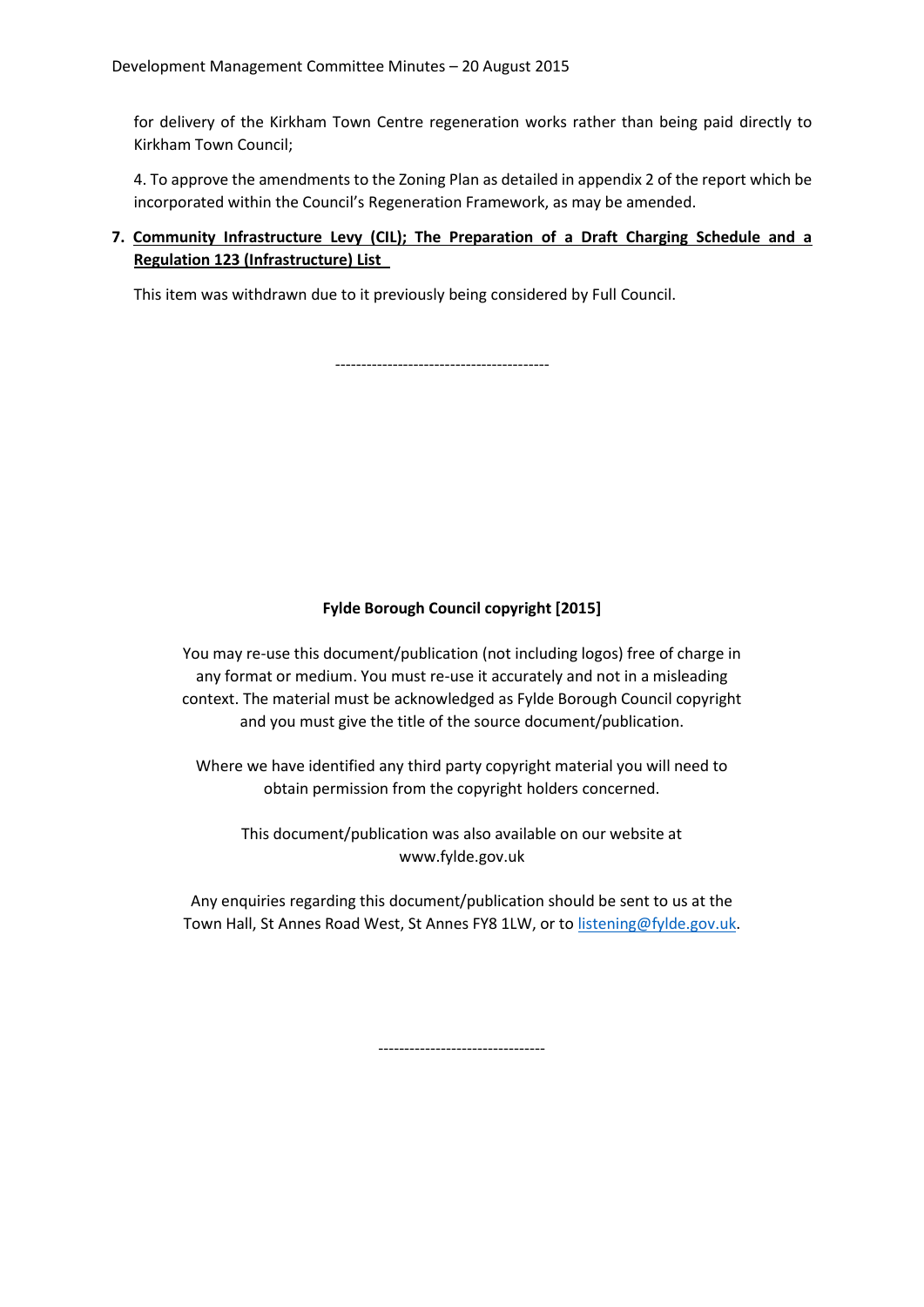## **Development Management Committee Minutes 20 August 2015**

## **Item Number:** 1

| Application Reference: 15/0342 |                   | <b>Type of Application:</b>                                                                                                                                                          | <b>Householder Planning</b><br>Application |
|--------------------------------|-------------------|--------------------------------------------------------------------------------------------------------------------------------------------------------------------------------------|--------------------------------------------|
| Applicant:                     | Mr & Mrs Fletcher | Agent :                                                                                                                                                                              | Keith Gleeson                              |
| Location:                      | PRESTON, PR3 0ZQ  | GLENVIEW, GARSTANG ROAD, LITTLE ECCLESTON WITH LARBECK,                                                                                                                              |                                            |
| <b>Proposal:</b>               |                   | SINGLE STOREY REAR EXTENSION TO KITCHEN, ENLARGEMENT OF WEST<br>REAR DORMER, EAST SIDE ROOF LIFT TO FORM SECOND STOREY<br>EXTENSION TO ROOF AND ADDITION OF FRONT ENTRANCE AREA ROOF |                                            |
|                                |                   | CANOPY AND RECONFIGURATION OF WINDOWS/ENTRANCE DOORWAY                                                                                                                               |                                            |

## **Decision**

Householder Planning Application :- Application Deferred

## **Conditions and Reasons**

1 Decision deferred in order to seek alterations to the design of the first floor rear ensuite window in order to avoid potential overlooking of adjacent residential properties.

## **Item Number:** 2

| Application Reference: 15/0365 |                         | <b>Type of Application:</b>                                                                                             | Variation of Condition |
|--------------------------------|-------------------------|-------------------------------------------------------------------------------------------------------------------------|------------------------|
| Applicant:                     | Mill Farm Ventures      | Agent :                                                                                                                 | <b>PWA Planning</b>    |
| Location:                      |                         | MILL FARM VENTURES, FLEETWOOD ROAD, MEDLAR WITH WESHAM                                                                  |                        |
| <b>Proposal:</b>               | <b>BEING SUBMITTED.</b> | PROPOSED VARIATION OF CONDITION 20 OF PLANNING PERMISSION<br>13/0655 TO SET NOISE LIMITS WITHOUT ADDITIONAL INFORMATION |                        |

#### **Decision**

Variation of Condition:- Application to replace condition 20 of planning permission 13/0655 with the following condition granted subject to all other conditions on that approval remaining relevant for the control of the development.